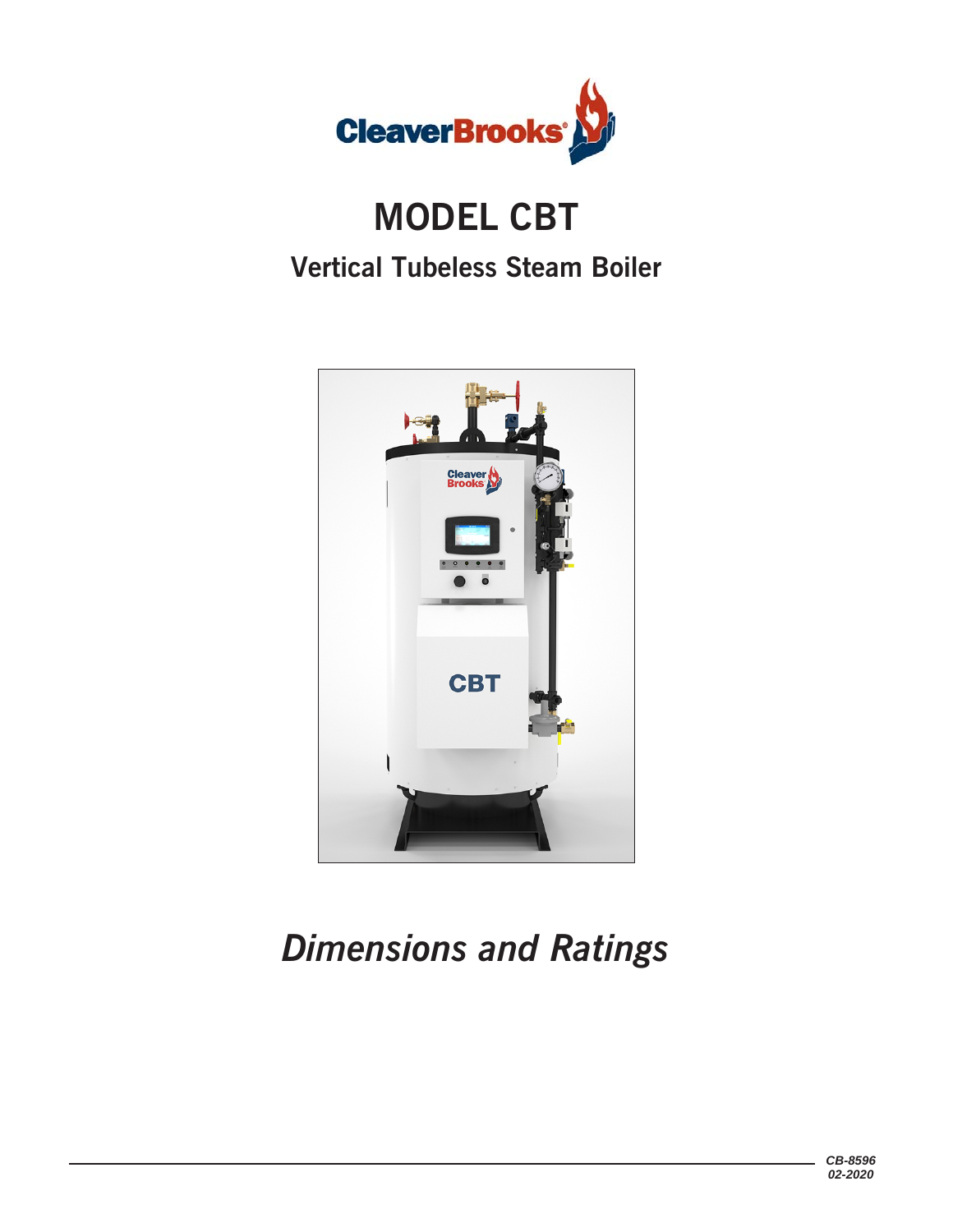

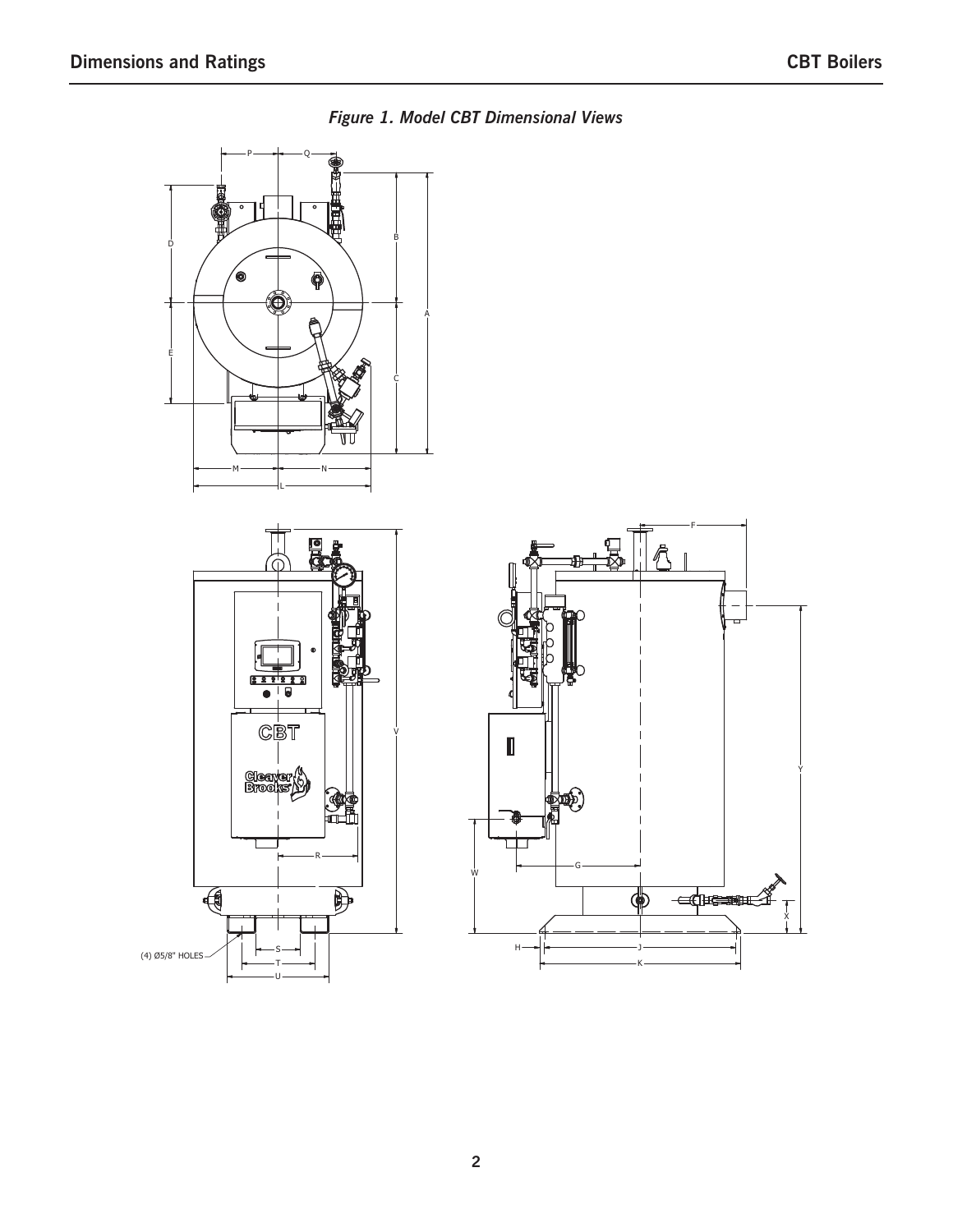| <b>DIMENSIONS IN INCHES unless noted</b> | <b>Boiler Horsepower</b> |                    |                 |                 |                 |                 |                 |                 |                 |
|------------------------------------------|--------------------------|--------------------|-----------------|-----------------|-----------------|-----------------|-----------------|-----------------|-----------------|
|                                          | Dimension                | 9.5                | 10              | 15              | 20              | 25              | 30              | 40              | 50              |
| <b>LENGTHS</b>                           |                          |                    |                 |                 |                 |                 |                 |                 |                 |
| Overall                                  | Α                        | 53.3               | 59              | 59              | 68              | 68              | $\overline{70}$ | 77.5            | $\overline{82}$ |
| Center To Drain / Blowdown               | $\overline{\mathsf{B}}$  | 24.5               | $\overline{27}$ | $\overline{27}$ | $\overline{31}$ | $\overline{31}$ | $\overline{32}$ | 33.5            | 33.5            |
| Center To Front                          | $\overline{\text{c}}$    | $\overline{29}$    | $\overline{32}$ | $\overline{32}$ | $\overline{37}$ | $\overline{37}$ | $\overline{38}$ | 44              | 48.5            |
| Center To Feedwater                      | $\overline{\mathsf{D}}$  | $\overline{22}$    | $\overline{25}$ | $\overline{25}$ | $\overline{30}$ | $\overline{30}$ | 30.5            | $\overline{33}$ | $\overline{33}$ |
| Center To Base                           | E                        | $\overline{21}$    | $\overline{21}$ | $\overline{21}$ | $\overline{25}$ | $\overline{25}$ | 26.5            | 28.25           | 28.25           |
| Center To Stack Outlet                   | F                        | 18                 | $\overline{22}$ | $\overline{22}$ | $\overline{28}$ | $\overline{28}$ | 28.5            | $\overline{32}$ | $\overline{32}$ |
| Center To Gas Train                      | $\overline{G}$           | $\overline{23}$    | $\overline{26}$ | $\overline{26}$ | $\overline{31}$ | $\overline{31}$ | 32.5            | $\overline{38}$ | $\overline{39}$ |
| Base End to Bolt Hole                    | $\overline{H}$           | $\mathbf 1$        | $\mathbf{1}$    | $\mathbf{1}$    | $\overline{1}$  | $\overline{1}$  | $\mathbf 1$     | $\mathbf{1}$    | $\mathbf{1}$    |
| <b>Bolt Hole to Bolt Hole</b>            | J                        | $\overline{40}$    | $\overline{40}$ | $\overline{40}$ | $\overline{49}$ | $\overline{49}$ | $\overline{51}$ | 54.5            | 54.5            |
| <b>Base Channel</b>                      | $\overline{\mathsf{K}}$  | $\overline{42}$    | 42              | $\overline{42}$ | $\overline{51}$ | $\overline{51}$ | $\overline{53}$ | 56.5            | 56.5            |
| <b>WIDTHS</b>                            |                          |                    |                 |                 |                 |                 |                 |                 |                 |
| Overall                                  | L                        | 34.5               | $\overline{37}$ | 37              | 47              | 47              | 49              | 55.5            | 55.5            |
| Center to Lagging                        | M                        | $\overline{14}$    | $\overline{18}$ | $\overline{18}$ | $\overline{23}$ | $\overline{23}$ | 24.5            | 27.75           | 27.75           |
| Center to Water Column                   | N                        | $\overline{20.5}$  | $\overline{19}$ | $\overline{19}$ | $\overline{24}$ | $\overline{24}$ | $\overline{25}$ | 27.75           | 27.75           |
| Center To Feedwater                      | P                        | 9.5                | $\overline{12}$ | $\overline{12}$ | 15.5            | 15.5            | 16.5            | $\overline{19}$ | $\overline{19}$ |
| Center To Drain / Blowdown               | Q                        | 9.5                | $\overline{12}$ | $\overline{12}$ | 15.5            | 15.5            | 16.5            | $\overline{19}$ | $\overline{19}$ |
| Center To Gas Train                      | $\overline{\mathsf{R}}$  | 16.5               | $\overline{17}$ | $\overline{17}$ | 13.5            | 13.5            | $\overline{15}$ | $\overline{17}$ | 17.5            |
| Base, Inside of Channel                  | $\overline{s}$           | 10                 | $\overline{9}$  | $\overline{9}$  | $\overline{19}$ | 19              | $\overline{22}$ | $\overline{34}$ | $\overline{34}$ |
| Base Bolt Hole to Bolt Hole              | $\overline{\top}$        | 16                 | $\overline{15}$ | $\overline{15}$ | $\overline{25}$ | $\overline{25}$ | $\overline{28}$ | 40              | $\overline{40}$ |
| Base, Outside of Channel                 | U                        | $\overline{22}$    | $\overline{21}$ | $\overline{21}$ | $\overline{31}$ | $\overline{31}$ | $\overline{34}$ | 46              | 46              |
| <b>HEIGHTS</b>                           |                          |                    |                 |                 |                 |                 |                 |                 |                 |
| Overall - Steam Nozzle                   | $\overline{\mathsf{V}}$  | 85.5               | 83              | 83              | 87              | 87              | 90.5            | 100             | 100             |
| <b>Base to Gas Train</b>                 | $\overline{W}$           | 28.5               | $\overline{24}$ | $\overline{24}$ | $\overline{25}$ | $\overline{25}$ | 28.5            | 34.25           | 29.5            |
| Base to Blowdown / Feedwater             | $\overline{\mathsf{X}}$  | 7.5                | 7               | $\overline{7}$  | $\overline{7}$  | 7               | 7               | 7.5             | 7.5             |
| Base to Stack Outlet                     | Υ                        | 70.5               | $\overline{68}$ | $\overline{68}$ | $\overline{73}$ | $\overline{73}$ | 75.5            | $\overline{84}$ | $\overline{84}$ |
| <b>BOILER CONNECTIONS</b>                |                          |                    |                 |                 |                 |                 |                 |                 |                 |
| Feedwater                                | AA                       | 0.75               | 0.75            | 0.75            | $\mathbf{1}$    | $\mathbf{1}$    | $\mathbf{1}$    | $\mathbf{1}$    | $\mathbf{1}$    |
| Drain / Blowdown                         | $\overline{BB}$          | $\mathbf{1}$       | $\overline{1}$  | $\mathbf{1}$    | $\mathbf{1}$    | $\overline{1}$  | $\overline{1}$  | 1.25            | 1.25            |
| Surface Blowoff                          | $\overline{CC}$          | 0.75               | 0.75            | 0.75            | 0.75            | 0.75            | 0.75            | 0.75            | 0.75            |
| Steam Outlet (150 psig only)             | $\overline{DD}$          | $\overline{2*}$    | $\overline{2}$  | $\overline{2}$  | $\overline{2}$  | $\overline{2}$  | $\overline{2}$  | $\overline{3}$  | $\overline{3}$  |
| Steam Outlet (15 psig only)              | $\overline{EE}$          |                    | $\overline{3}$  | $\overline{3}$  | $\overline{4}$  | $\overline{4}$  | $\overline{4}$  | $\overline{6}$  | $\overline{6}$  |
| <b>Combustion Air Inlet</b>              | $\overline{FF}$          | $\overline{4}$ NOM | 4 NOM           | 4 NOM           | 4 NOM           | 4 NOM           | 6 NOM           | 6 NOM           | 8 NOM           |
| Gas Train Inlet                          | $\overline{\text{GG}}$   | $\mathbf{1}$       | $\mathbf{1}$    | 1               | $\mathbf{1}$    | $\mathbf{1}$    | 1.25            | 1.25            | 1.25            |
| Stack O.D.                               | $\overline{HH}$          | 60D                | 60D             | 60D             | 60D             | 60D             | $8$ OD          | $8$ OD          | $8$ OD          |
| <b>WEIGHTS - LBS</b>                     |                          |                    |                 |                 |                 |                 |                 |                 |                 |
| Water Weight (150 psig Normal Level)     |                          | $270*$             | 450             | 450             | 1190            | 1190            | 1515            | 2550            | 2550            |
| Water Weight (15 psig Normal Level)      |                          |                    | 475             | 475             | 1135            | 1135            | 1475            | 2490            | 2490            |
| Approx. Dry Weight (150 psig)            |                          | $2,000*$           | 2,350           | 2,350           | 3850            | 3850            | 4350            | 5150            | 5150            |
| Approx. Dry Weight (15 psig)             |                          |                    | 2,150           | 2,150           | 3675            | 3675            | 4175            | 4850            | 4850            |

 $*9.5$  HP is 100 psig design pressure

### **Table 2. Clearances (inches)**

| <b>FRONT</b>        | 36 |
|---------------------|----|
| <b>BACK</b>         | 18 |
| <b>SIDES</b>        | 18 |
| <b>ABOVE BOILER</b> | 18 |